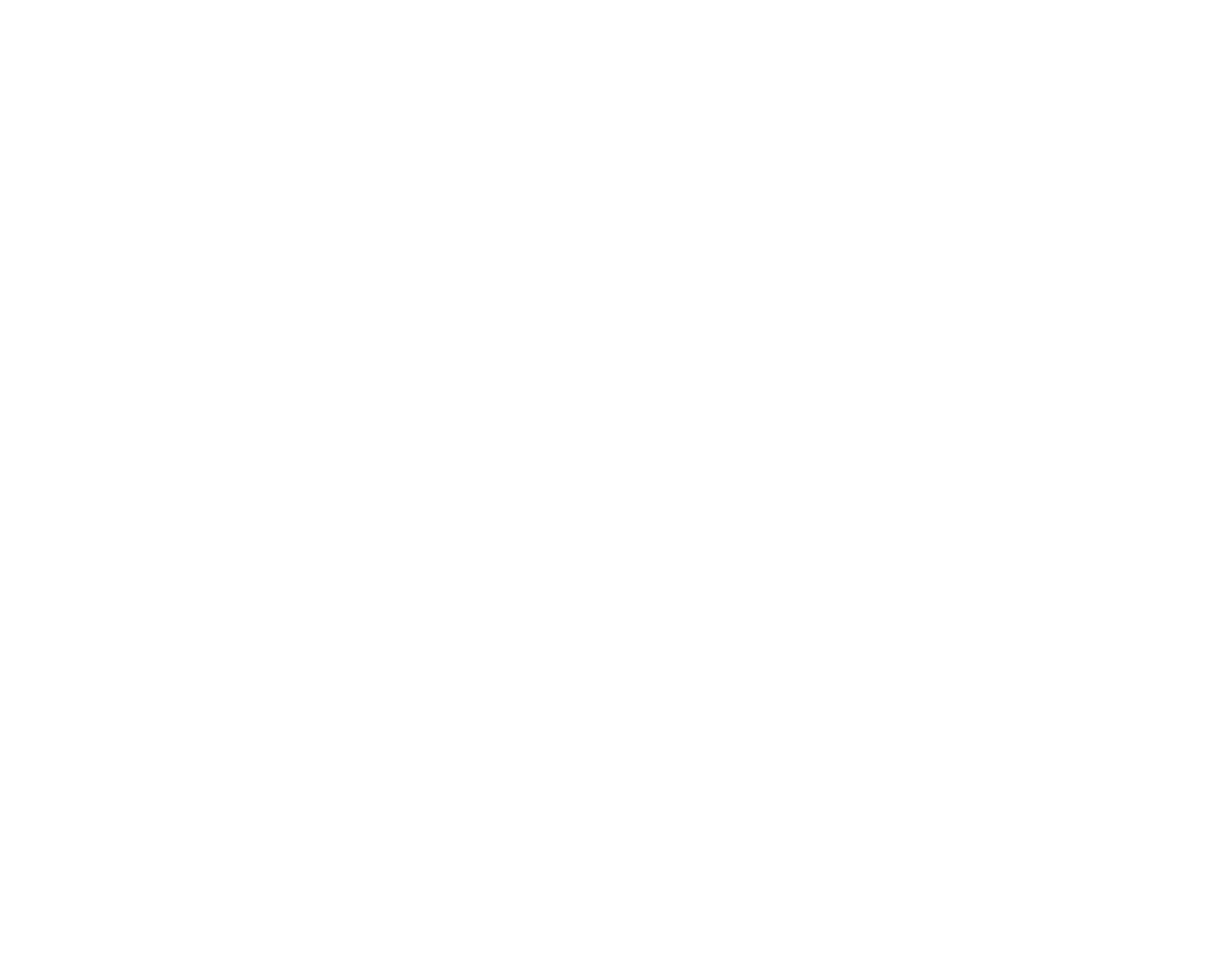

**Table 4b. Summary of New Users of Sodium-Glucose Cotransporter-2 (SGLT-2) Inhibitors, Sulfonylureas, Saxagliptin, and Sitagliptin, with No Prior Use of Any Exposure Drug Class, in the Mini-Sentinel Distributed Database (MSDD) between April 1, 2013 and March 31, 2015, by Event Definition<sup>1</sup> and Year**

|                                                                |              |                 |                    |                 |                 |             | <b>New</b><br><b>Episodes</b> |                 |              | <b>New Users</b><br>per 1,000 | Days            |                    | Days<br><b>Supplied</b> | <b>New Episodes</b><br>with Events |
|----------------------------------------------------------------|--------------|-----------------|--------------------|-----------------|-----------------|-------------|-------------------------------|-----------------|--------------|-------------------------------|-----------------|--------------------|-------------------------|------------------------------------|
|                                                                | <b>New</b>   | <b>New</b>      |                    | Days            | Amount          | Years at    | with                          | <b>Eligible</b> | Member-      | Eligible                      | <b>Supplied</b> | <b>Dispensings</b> | per                     | per 10,000                         |
| Year                                                           | <b>Users</b> | <b>Episodes</b> | <b>Dispensings</b> | <b>Supplied</b> | <b>Supplied</b> | <b>Risk</b> | <b>Events</b>                 | <b>Members</b>  | Years        | <b>Members</b>                | per User        | per User           | <b>Dispensing</b>       | Years at Risk                      |
| <b>Event Definition 1 (No Truncation on Incident Exposure)</b> |              |                 |                    |                 |                 |             |                               |                 |              |                               |                 |                    |                         |                                    |
| 2013                                                           | 107,639      | 107,639         | 313,373            | 14,590,430      | 22,200,014      | 42,557.1    | 116                           | 38,757,431      | 24,226,107.5 | 2.78                          | 135.55          | 2.91               | 46.56                   | 27.26                              |
| 2014                                                           | 88,876       | 88,876          | 170,874            | 7,838,568       | 12,078,044      | 22,914.0    | 69                            | 35,054,893      | 19,327,964.0 | 2.54                          | 88.20           | 1.92               | 45.87                   | 30.11                              |
| 2015                                                           | 4,898        | 4,898           | 5,057              | 207,406         | 332,616         | 571.6       | 7                             | 3,647,065       | 804,605.0    | 1.34                          | 42.35           | 1.03               | 41.01                   | 122.46                             |
| <b>Saxagliptin or Sitagliptin</b>                              |              |                 |                    |                 |                 |             |                               |                 |              |                               |                 |                    |                         |                                    |
| <b>Event Definition 1</b>                                      |              |                 |                    |                 |                 |             |                               |                 |              |                               |                 |                    |                         |                                    |
| 2013                                                           | 31,305       | 31,305          | 93,220             | 3,307,616       | 4,021,741       | 9,847.9     | 29                            | 38,757,431      | 24,226,264.7 | 0.81                          | 105.66          | 2.98               | 35.48                   | 29.45                              |
| 2014                                                           | 23,524       | 23,524          | 45,883             | 1,472,294       | 1,812,751       | 4,410.1     | 20                            | 35,073,148      | 19,334,403.1 | 0.67                          | 62.59           | 1.95               | 32.09                   | 45.35                              |
| 2015                                                           | 8            | 8               | 10                 | 413             | 378             | 1.1         | 0                             | 3,654,567       | 805,987.6    | 0.00                          | 51.63           | 1.25               | 41.30                   | 0.00                               |
| <b>Event Definition 2</b>                                      |              |                 |                    |                 |                 |             |                               |                 |              |                               |                 |                    |                         |                                    |
| 2013                                                           | 31,305       | 31,305          | 93,220             | 3,307,616       | 4,021,741       | 9,848.4     | 28                            | 38,757,431      | 24,226,264.7 | 0.81                          | 105.66          | 2.98               | 35.48                   | 28.43                              |
| 2014                                                           | 23,524       | 23,524          | 45,883             | 1,472,294       | 1,812,751       | 4,410.1     | 19                            | 35,073,148      | 19,334,403.1 | 0.67                          | 62.59           | 1.95               | 32.09                   | 43.08                              |
| 2015                                                           | 8            | 8               | 10                 | 413             | 378             | 1.1         | 0                             | 3,654,567       | 805,987.6    | 0.00                          | 51.63           | 1.25               | 41.30                   | 0.00                               |
| <b>Event Definition 3</b>                                      |              |                 |                    |                 |                 |             |                               |                 |              |                               |                 |                    |                         |                                    |
| 2013                                                           | 31,305       | 31,305          | 93,220             | 3,307,616       | 4,021,741       | 9,851.1     | 13                            | 38,757,431      | 24,226,264.7 | 0.81                          | 105.66          | 2.98               | 35.48                   | 13.20                              |
| 2014                                                           | 23,524       | 23,524          | 45,883             | 1,472,294       | 1,812,751       | 4,411.3     | 8                             | 35,073,148      | 19,334,403.1 | 0.67                          | 62.59           | 1.95               | 32.09                   | 18.14                              |
| 2015                                                           | 8            | 8               | 10                 | 413             | 378             | 1.1         | 0                             | 3,654,567       | 805,987.6    | 0.00                          | 51.63           | 1.25               | 41.30                   | 0.00                               |
| <b>Event Definition 1 (No Truncation on Incident Exposure)</b> |              |                 |                    |                 |                 |             |                               |                 |              |                               |                 |                    |                         |                                    |
| 2013                                                           | 31,305       | 31,305          | 97,729             | 3,508,663       | 4,271,191       | 10,444.2    | 31                            | 38,757,431      | 24,226,264.7 | 0.81                          | 112.08          | 3.12               | 35.90                   | 29.68                              |
| 2014                                                           | 23,524       | 23,524          | 47,098             | 1,531,520       | 1,888,662       | 4,592.8     | 20                            | 35.073.148      | 19,334,403.1 | 0.67                          | 65.10           | 2.00               | 32.52                   | 43.55                              |
| 2015                                                           | 8            | 8               | 10                 | 413             | 378             | 1.1         | 0                             | 3,654,567       | 805,987.6    | 0.00                          | 51.63           | 1.25               | 41.30                   | 0.00                               |

 $1$ Refer to Appendix B for a list of event definitions.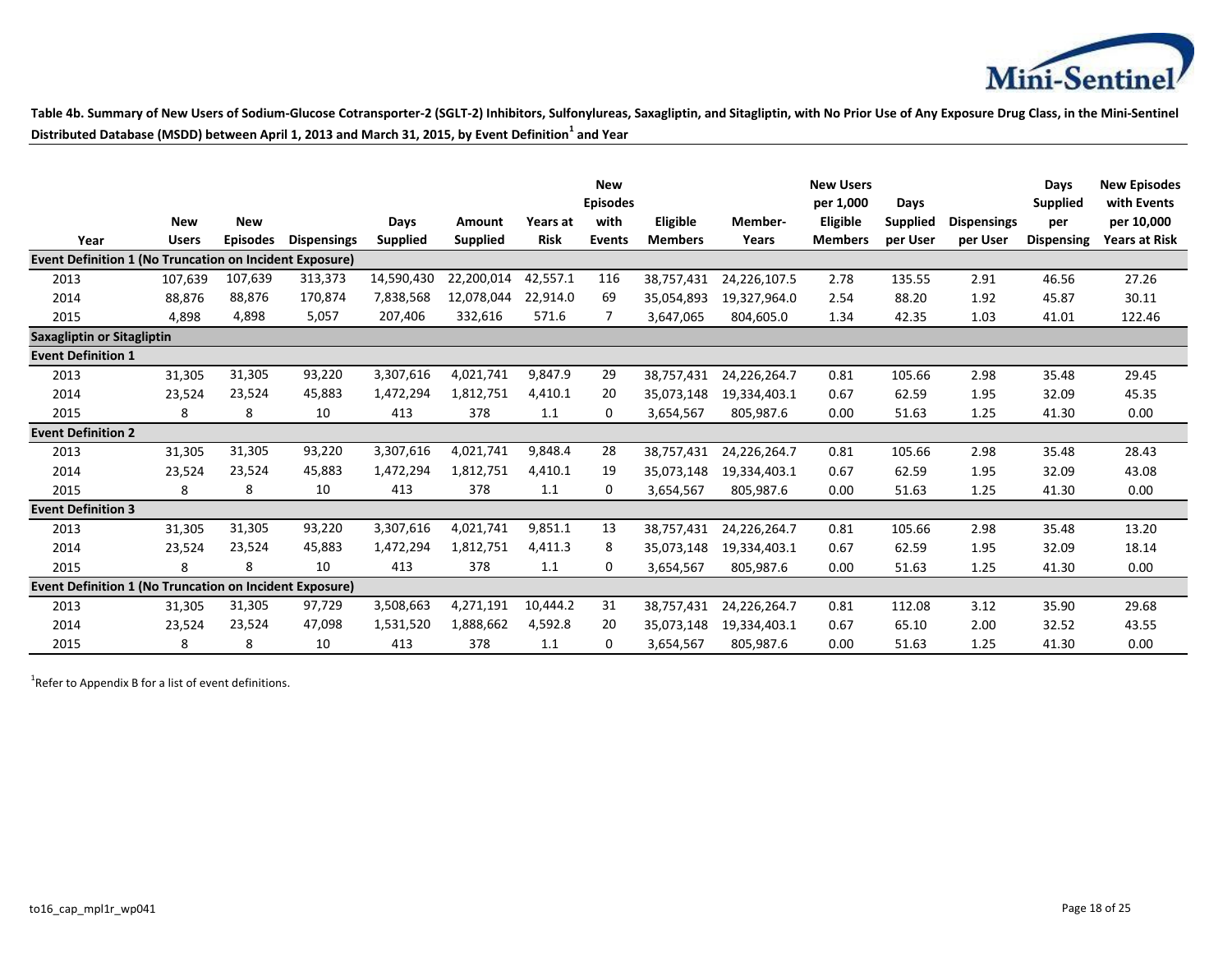

**Appendix A. Dates of Available Data for Each Data Partner (DP) as of Request Distribution Date (June 26, 2015)**

| <b>DPID</b>      | DP Start Date* | DP End Date* |
|------------------|----------------|--------------|
| DP01             | 01/01/2000     | 08/31/2014   |
| DP <sub>02</sub> | 01/01/2004     | 10/31/2014   |
| DP <sub>03</sub> | 01/01/2000     | 03/31/2015   |
| DP04             | 01/01/2000     | 10/31/2014   |
| DP05             | 01/01/2000     | 05/31/2014   |
| DP <sub>06</sub> | 01/01/2000     | 10/31/2014   |
| DP07             | 01/01/2008     | 09/30/2014   |
| DP08             | 01/01/2005     | 04/30/2014   |
| DP <sub>09</sub> | 01/01/2008     | 12/31/2014   |
| <b>DP10</b>      | 01/01/2000     | 04/30/2014   |
| <b>DP11</b>      | 06/01/2007     | 07/31/2014   |
| <b>DP12</b>      | 01/02/2000     | 07/31/2014   |
| <b>DP13</b>      | 01/01/2006     | 04/30/2014   |

\*The start and end dates are based on the minimum and maximum dates within each DP. The month with the maximum date must have at least 80% of the number of records in the previous month.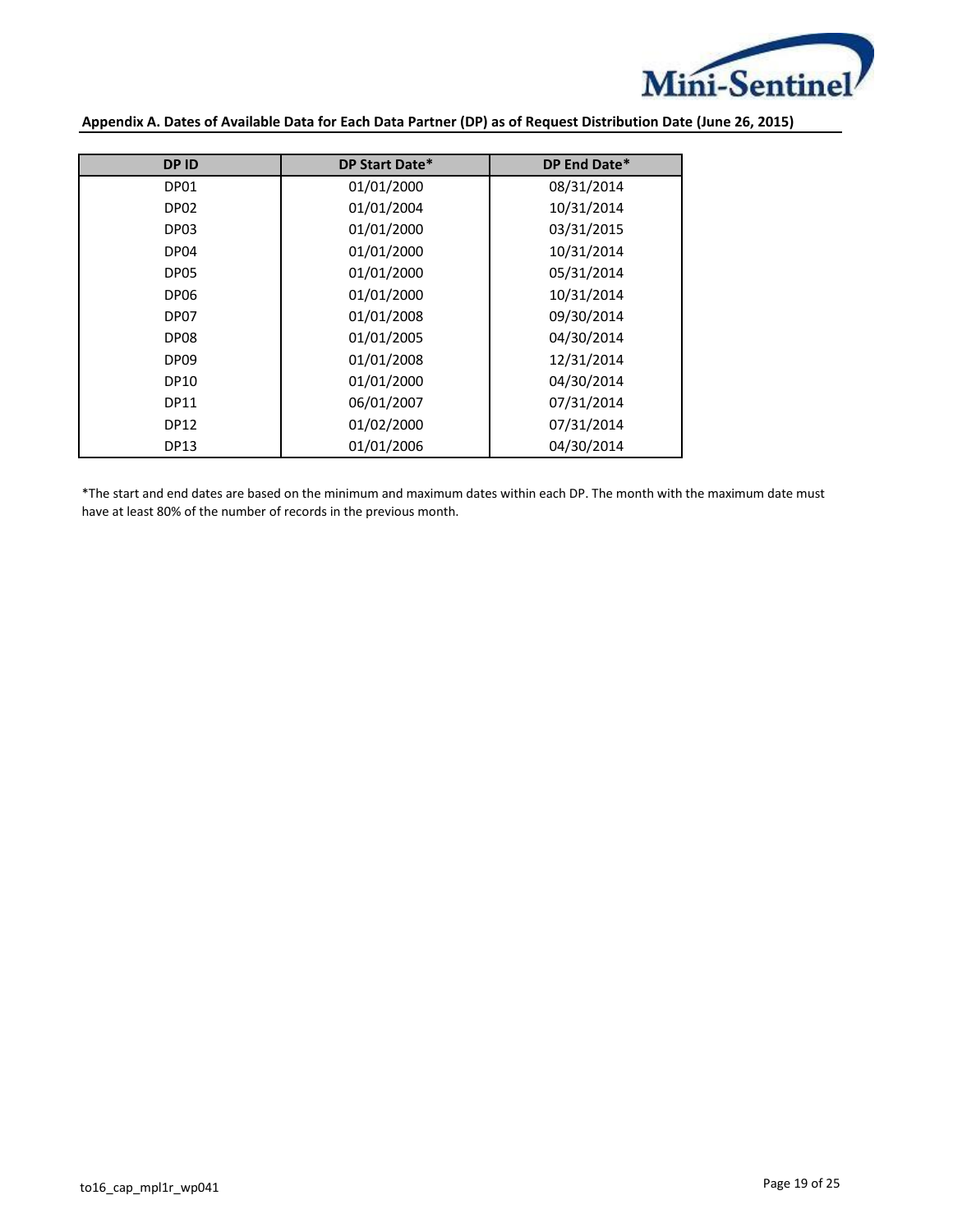

## **Appendix B. Generic and Brand Names of Medical Products Used to Define Exposures of Interest in this Request**

| <b>Generic Name</b>                     | <b>Brand Name</b>        |
|-----------------------------------------|--------------------------|
| Canagliflozin                           | Invokana                 |
| Canagliflozin/metformin HCl             | Invokamet                |
| Dapagliflozin propanediol               | Farxiga                  |
| Dapagliflozin propanediol/metformin HCl | Xigduo XR                |
| Rosiglitazone maleate/glimepiride       | Avandaryl                |
| Glyburide, micronized                   | Glynase                  |
| Glyburide                               | Diabeta                  |
| Glimepiride                             | Amaryl                   |
| Glipizide                               | Glucotrol XL             |
| Glipizide                               | Glucotrol                |
| Glyburide/metformin HCl                 | Glucovance               |
| Glipizide/metformin HCl                 | Metaglip                 |
| Glyburide/metformin HCl                 | Glyburide-Metformin      |
| Glimepiride                             | Glimepiride              |
| Glipizide/metformin HCl                 | Glipizide-Metformin      |
| Glyburide, micronized                   | Glyburide Micronized     |
| Glyburide                               | Glyburide                |
| Glipizide                               | Glipizide                |
| Chlorpropamide                          | Chlorpropamide           |
| Tolbutamide                             | Tolbutamide              |
| Tolazamide                              | Tolazamide               |
| Pioglitazone HCl/glimepiride            | Pioglitazone-Glimepiride |
| Pioglitazone HCl/glimepiride            | Duetact                  |
| Sitagliptin phosphate/metformin HCl     | Janumet XR               |
| Sitagliptin phosphate                   | Januvia                  |
| Sitagliptin phosphate/simvastatin       | Juvisync                 |
| Sitagliptin phosphate/metformin HCl     | Janumet                  |
| Saxagliptin HCl                         | Onglyza                  |
| Saxagliptin HCl/metformin HCl           | Kombiglyze XR            |
| Empagliflozin/linagliptin               | Glyxambi                 |
| Empagliflozin                           | Jardiance                |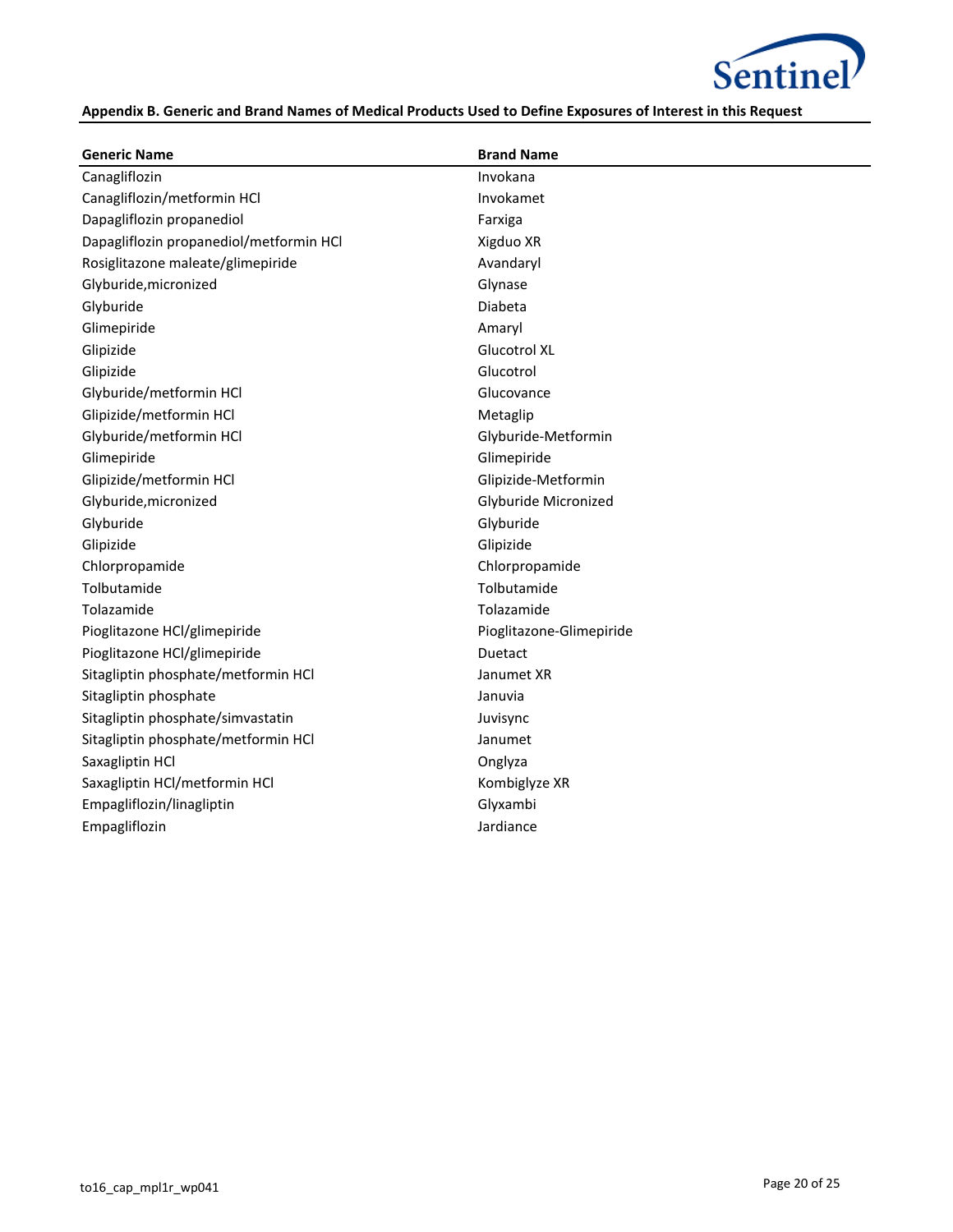

**Appendix C. List of International Classification of Diseases, Ninth Revision, Clinical Modification (ICD-9-CM) Diagnosis Codes Used to Define Outcomes used in this Request**

| Code                                      | <b>Description</b>                                                                  | Code Type | <b>Code Category</b> |  |  |  |  |  |  |  |
|-------------------------------------------|-------------------------------------------------------------------------------------|-----------|----------------------|--|--|--|--|--|--|--|
| <b>Diabetic Ketoacidosis Definition 1</b> |                                                                                     |           |                      |  |  |  |  |  |  |  |
| 250.1                                     | Diabetes with ketoacidosis                                                          | ICD-9-CM  | <b>Diagnosis</b>     |  |  |  |  |  |  |  |
| <b>Diabetic Ketoacidosis Definition 2</b> |                                                                                     |           |                      |  |  |  |  |  |  |  |
| 250.10                                    | Diabetes with ketoacidosis, type II or unspecified type, not stated as uncontrolled | ICD-9-CM  | Diagnosis            |  |  |  |  |  |  |  |
| 250.12                                    | Diabetes with ketoacidosis, type II or unspecified type, uncontrolled               | ICD-9-CM  | <b>Diagnosis</b>     |  |  |  |  |  |  |  |
| <b>Diabetic Ketoacidosis Definition 3</b> |                                                                                     |           |                      |  |  |  |  |  |  |  |
| 250.11                                    | Diabetes with ketoacidosis, type I [juvenile type], not stated as uncontrolled      | ICD-9-CM  | <b>Diagnosis</b>     |  |  |  |  |  |  |  |
| 250.13                                    | Diabetes with ketoacidosis, type I [juvenile type], uncontrolled                    | ICD-9-CM  | <b>Diagnosis</b>     |  |  |  |  |  |  |  |